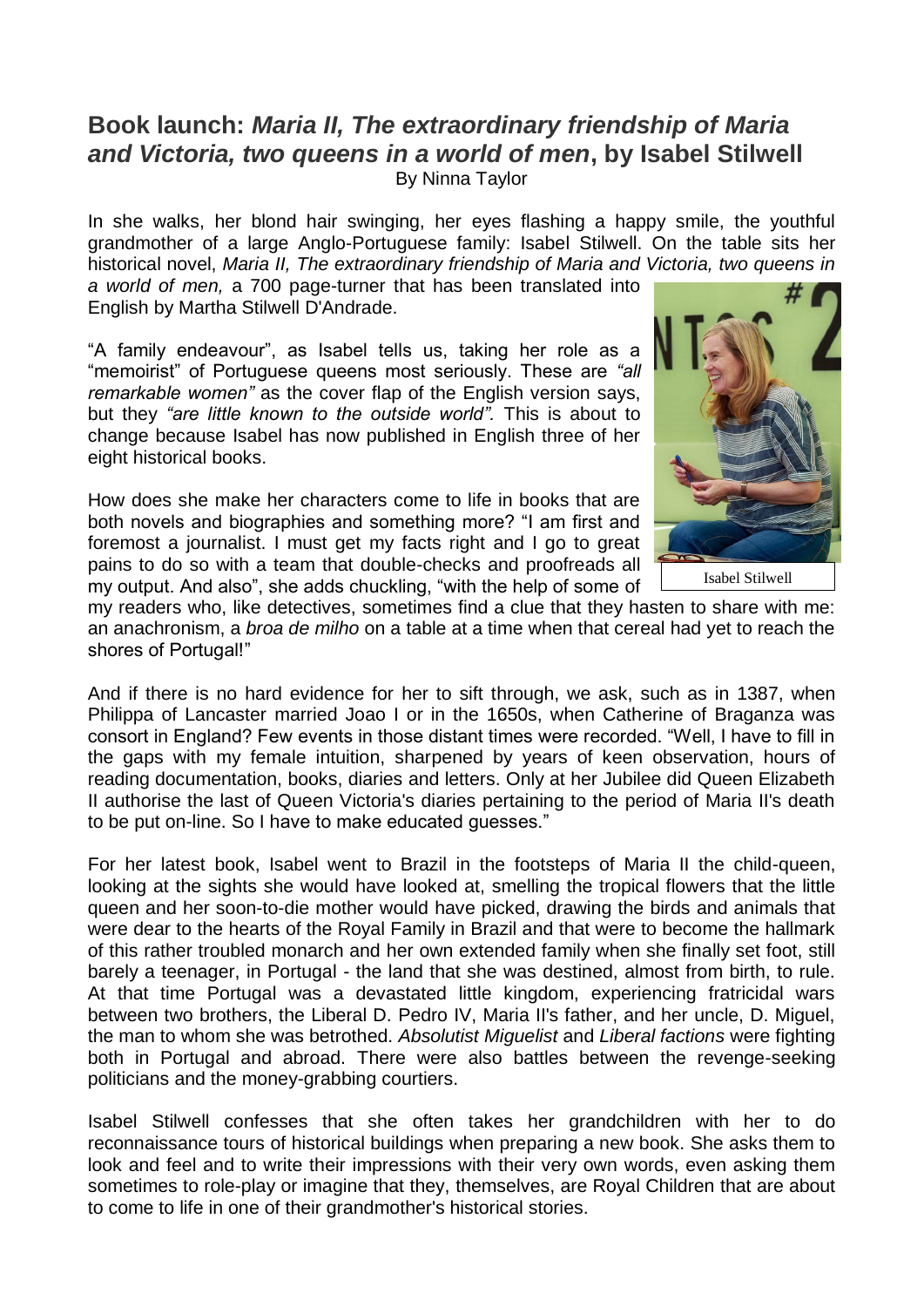"Don't tell us the end of the story that you are writing," the children or grand-children beseech Isabel. Of course, the death of a king or a queen is much discussed in history books but Isabel is a writer of *fact-tion*; she knows her facts and enables us to learn from the historical characters that she describes *"I didn't know that so-and-so was so like …",*  her readers often tell her when they meet her face-to-face, Isabel smiles.

But who is Maria II, the woman, and who is Maria II, the queen? The author uses a string of adjectives, such as "baroque pearls". Maria II has a happy nature throughout her life despite witnessing her father's brutality to her mother and his unstable political behaviour. She is stubborn, always ready, even as a very young child, to tell people that she is the Queen; a woman of limited formal education who was sent to live in Vienna and ends up in England on her own at the age of nine. She is an attentive mother who spends hours watching her children play in the Estrela Gardens as would any commoner of the time. An authoritarian, she is very strict with the heir presumptive, Master Pedro. She is impetuous and gets carried away by her inner likes and dislikes.

Maria II loved power and this is indeed a little-known fact about her. She upheld the Constitutional Charter signed by her father and by her uncle in 1822, which was refuted by the same uncle when he seized power. The Charter was several times secretly negated by the Queen herself: she was then forced to sign new documents as battles were waged, lost, and won in her homeland. Her Liberal statesmen and her husband, Fernando, wanted to pacify the country and to start modernising it and they demanded that she sign several amnesties and concessions, but Maria II was, when all is said and done, at heart, an *Absolutist.*



 $\overline{\phantom{a}}$ Necessidades Palace in Lisbon, home of Queen Maria II Queen Maria II



She goes down in posterity as the "Educatora" or A "Boa Mae". Isabel Stilwell agrees with this characterisation. "She was, with her husband, very intent on giving her own children a good education. Maria II was strict about the 'Do's and Don'ts' related to life at Court; Fernando more keen on overseeing their schooling with his German tutor Dietz. A littleknown fact is that they promoted the schooling of all children in Portugal – girls included – through the good works of Costal Cabral, the queen's somewhat dictatorial and greatly despised Prime Minister."

And here the author starts to tell us about Maria II and Victoria as women. Isabel calls them "two queens in their roles as men". Fernando was indeed happy to develop the cultural life in Lisbon, overseeing the programming of plays of the São Carlos theatre, building with his own money the [Palácio](https://www.parquesdesintra.pt/parques-jardins-e-monumentos/parque-e-palacio-nacional-da-pena/descricao/) da Pena, lending money to the State to refurbish